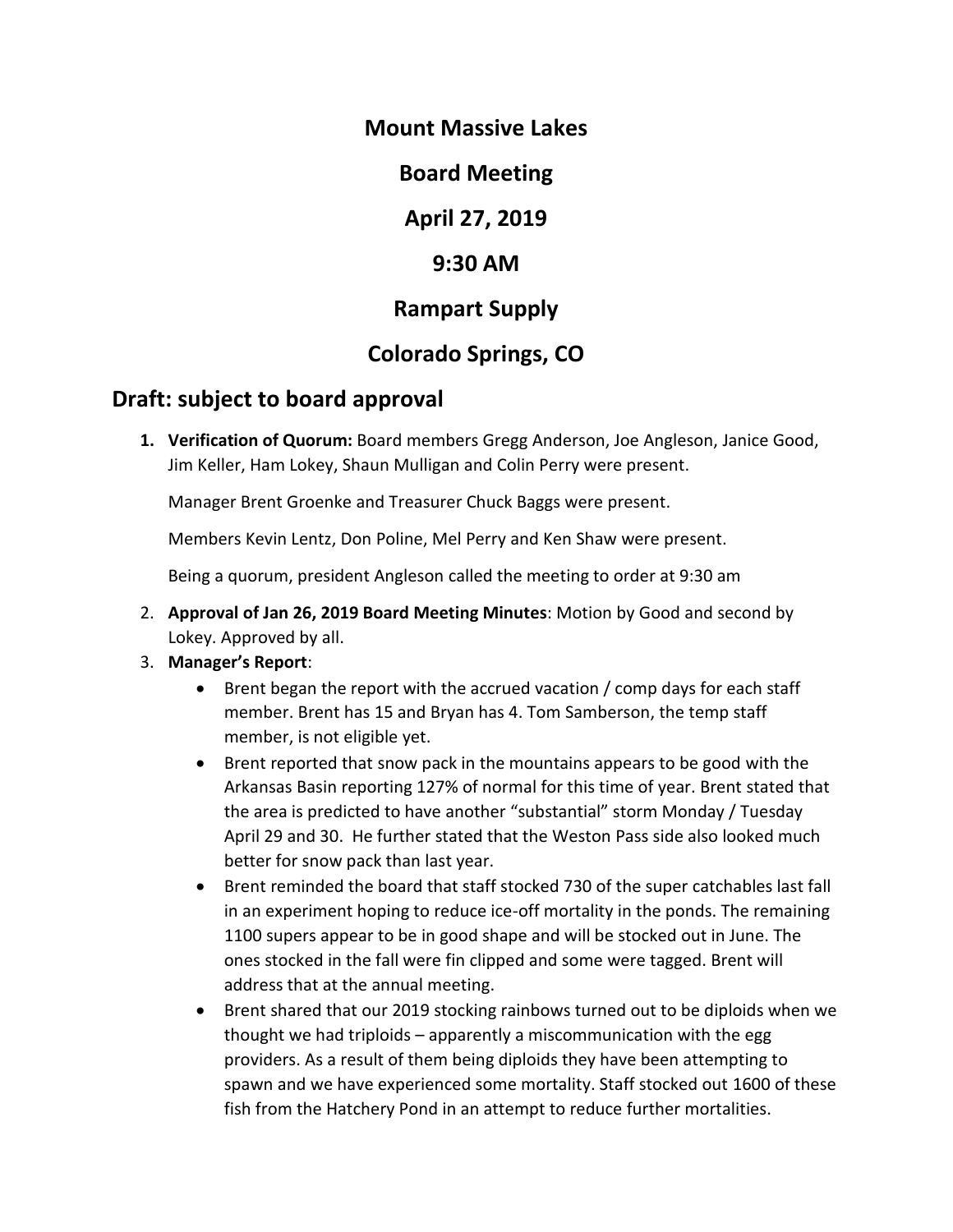- Brent gave a quick review of remaining year classes. All are doing well.
- Brent reported that staff has utilized trail cameras near our rearing ponds this winter in an attempt to have a better understanding of predator losses. Brent stated that the larger fish have been taken primarily by coyotes, eagles and, in one instance, an owl. The smaller fish have been affected mostly by ravens.
- Brent reported that he is planning to alter the dates / times we have historically stocked fish and to add an August date to hopefully improve the late summer / fall CPMH.
- Staff has not yet started the spring gill netting.
- Brent reported that MML will once again host soldiers for the Healing Waters program on June 2<sup>nd</sup>.
- Brent reported that the new fire station going in across the highway is still short \$43,000 on their budget. He asked if MML should not make a contribution. Further discussion was tabled until after the budget was presented.

#### 4. **Old Business:**

- President Angleson reported that MML's attorney, Mr. Winter, was successful in getting MML released from the mechanic's lien place on the Prouty cabin which extended to MML and that member Prouty has reimbursed the club for all attorney fees associated with the lien. Motion by Perry and second by Anderson to restore Prouty's membership privileges. Approved by all. Angleson will communicate with Prouty.
- 5. **LUC:**
	- LUC member Good reported that there are two applications pending that need action depending on what new LU requirements there may be as a result of the BOD attempting to minimize the club's risk from future liens. Further discussion in New Business.
- 6. **Website –** Gregg Anderson reported he has had seven recent inquiries about memberships / cabins for sale. Gregg was thanked for his continued efforts with the website and keeping it up to date and fresh.
- 7. **Budget:**
	- Brent gave a complete update on the 2018-2019 budget. Brent pointed out that income exceeding projections coupled with expense savings will cover the known over-run on the Hatchery Pond renovation and will still add about \$5,000 to the emergency fund. The proposed 2019-2020 budget was reviewed with explanation of any line items that varied significantly from the prior year's budget. Angleson also commented on the increasing need to think about providing housing to all three MML employees in the future. The special project budget for 2019-2020 will allocate \$35,000 to begin funding this expense. The hope is that the club could acquire a cabin only that would be winter proof for around (\$50,000 +/-) from a selling member in the future. Proposed dues for the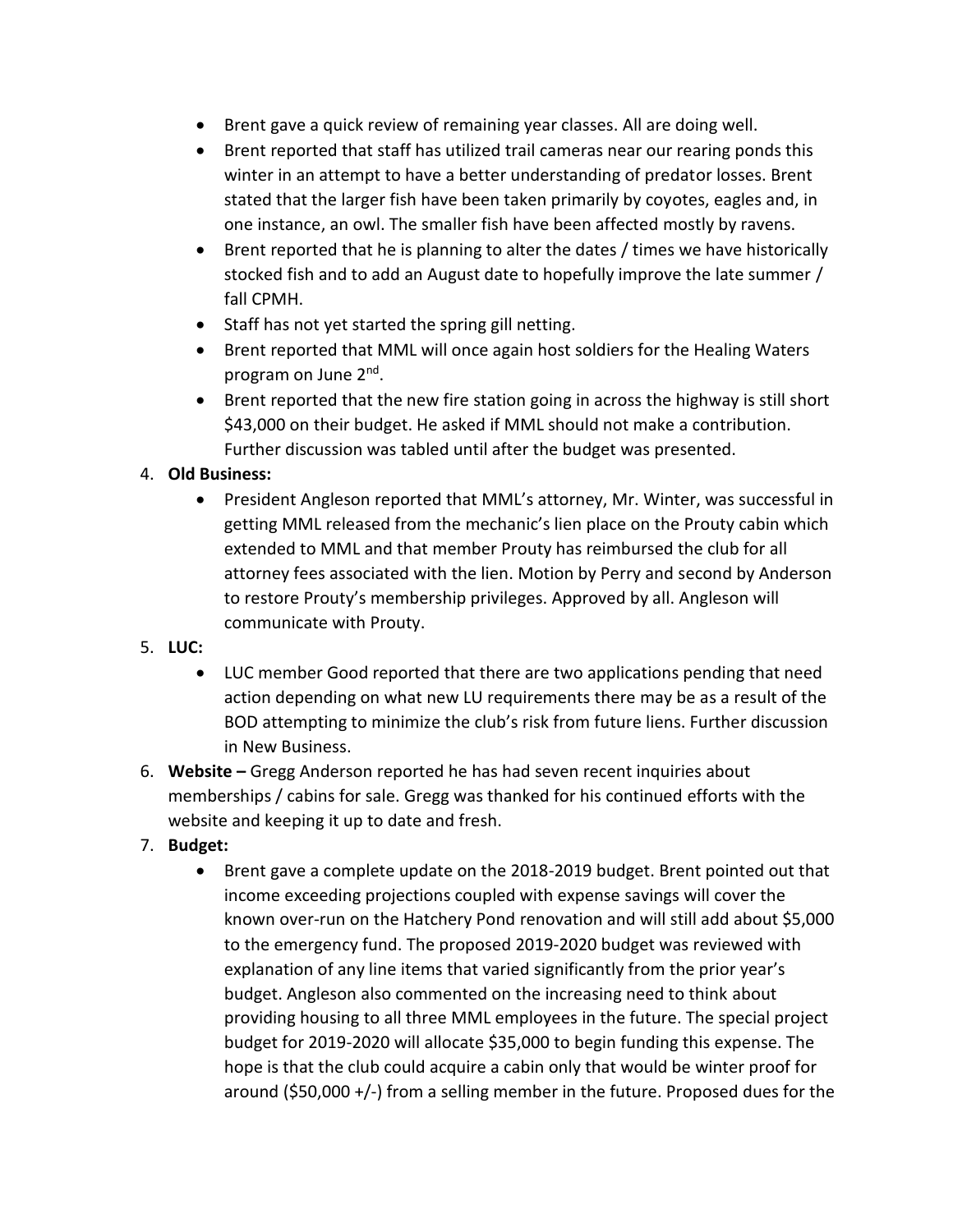2019-2020 year would remain the same as the past couple of years at \$2,385. Motion by Perry and second by Good to submit the 2019-2020 budget, as presented, to the membership at the May 18<sup>th</sup> Annual Meeting for approval. Approved by all.

• Angleson, during the discussion of the proposed budget, also discussed the third person position and the challenges the club has had filling this position. Joe proposed that instead of advertising it as a "fisheries" position, that has very little chance for advancement, that we advertise it as a general "maintenance" position. Brent reported that the current temp, Tom Samberson, appears to be catching on quickly. Brent's recommendation is that the club keep Samberson through the summer as a temp and then re-evaluate. The suggestion, if Samberson is still progressing well, is to have the board conduct an interview and, if satisfied, offer Samberson a permanent position at the end of the season. If Samberson is not performing as expected the position will be posted. The 2019-2020 budget, as proposed, includes 6 months of temp and 6 months of permanent wages as well as benefits for 6 months.

#### 8. **New Business:**

- President Angleson gave all in attendance a review of the lien that had been placed on MML as a result of an issue between a member and the builder and that we had, at the January meeting, instructed our attorney to explore ways the club might be able to mitigate future exposure to liens. Joe reviewed several options the attorney had presented. Board member Good blended the attorney's suggested changes for our LU Application and our Rules & Regs along with some proposed language from board member Mulligan and presented it to the board for consideration to help reduce our exposure.
- A couple of the options from the attorney were deemed extremely burdensome, potentially expensive and labor intensive for both the member and staff and were ruled out.
- After lengthy discussion it was agreed to make the following changes. There would be an additional clause in our Rules & Regs (Sec VIII) item "C" to impose strict fines and penalties if a member's project exposes the Club to a lien or lawsuit. Motion by Good and second by Mulligan. Approved by all.
- A motion was also made to modify the LU Application to expand the club's expectations that a member would not allow their cabin or improvement to have a lien placed against it, or any issue involving legal actions, that would involve the club. Furthermore, the member is responsible for complete reimbursement of any expenses MML may incur as a result of such action. Motion by Good and second by Mulligan to add items "O", "P", "Q" and "R" to the LU Application as well as a required notice to be posted at each construction site for the duration of the project. Approved by all.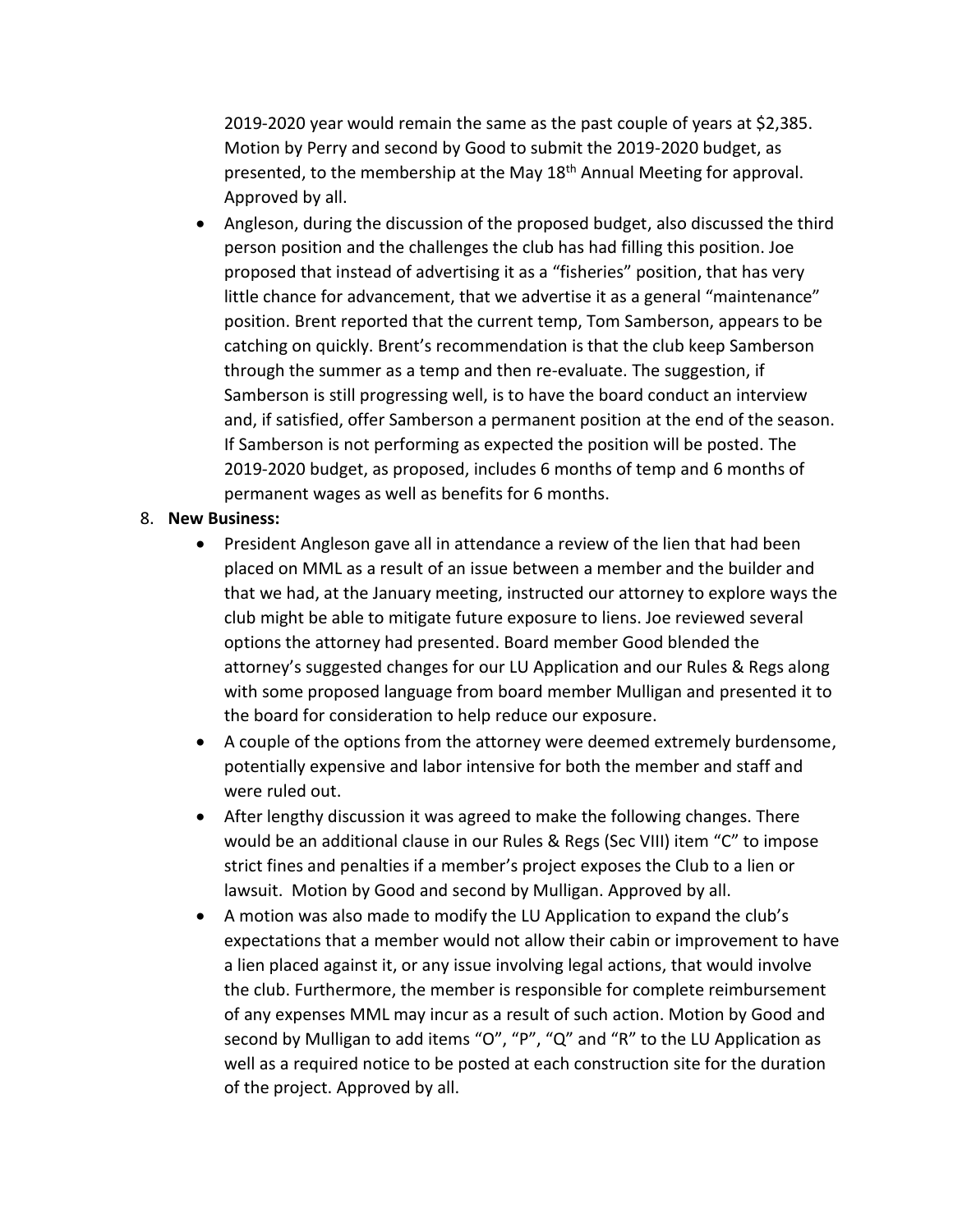- Angelson then updated the BOD regarding the proposed Group Camp on Weston Pass and the Conditional Use Application (CUP). The hearing for the application is April 29, 2019 in Leadville. Joe recapped the extensive prior communications with the county and the applicants as well as concerns and objections from members and other adjacent property owners. Joe will be in attendance at the hearing along with a couple of other board members and MML members at large. The first objective will be to oppose the CUP for the proposed camp. Our secondary objective is to carefully word the objection in a way that motivates Lake County to attach conditions that would mitigate our larger safety / health and general welfare concerns (i.e. type of clientele, increased traffic on an already stressed road, general lack of harmony of the proposed camp with the surroundings and hardships created for the neighboring parcels). Joe suggested that some of these concerns have already been addressed by Lake County or are not in the realm of the CUP and would be handled during the Site Plan Review. Considerable discussion ensued. Joe will report back to the board on the outcome of the hearing.
- Joe then showed those in attendance a map of where the parcel for the proposed group camp is located in relationship to MML and pointed out that there is one more piece of property between the proposed group camp parcel and MML that actually has our water source ditch from Union Creek running through it. Joe was told by our water attorney that, even though MML does not have an official easement on that land, the water rights allow the uninterrupted flow. The concern is that any mishap from someone on that piece of property could inadvertently disrupt flow to MML and cause significant loss of fish in our rearing system, even if only for a few hours. Joe will lead a discussion at the May  $18<sup>th</sup>$  annual meeting to inform members and see if there is interest in acquiring that piece of property.
- Joe reported that MML had been contacted by Sylvan Lakes inquiring about purchasing the excess water rights from MML that they are currently leasing. The board was reminded that we own those rights jointly with Homestake Trout Club. There was no interest among the board to entertain the offer. Joe will contact Homestake and make sure they are not wanting to pursue.
- The board revisited the suggestion to make a contribution towards the new fire house. There was a motion by Perry and second by Keller to challenge the MML membership to a matching grant not to exceed \$5,000 of exposure for MML. Approved by all. This will be communicated in the next Troutline as well as the annual meeting.

#### 9. **Next Meeting:**

- May 18, 2019 immediately following the Annual Meeting
- 10. **Motion to Adjourn:**